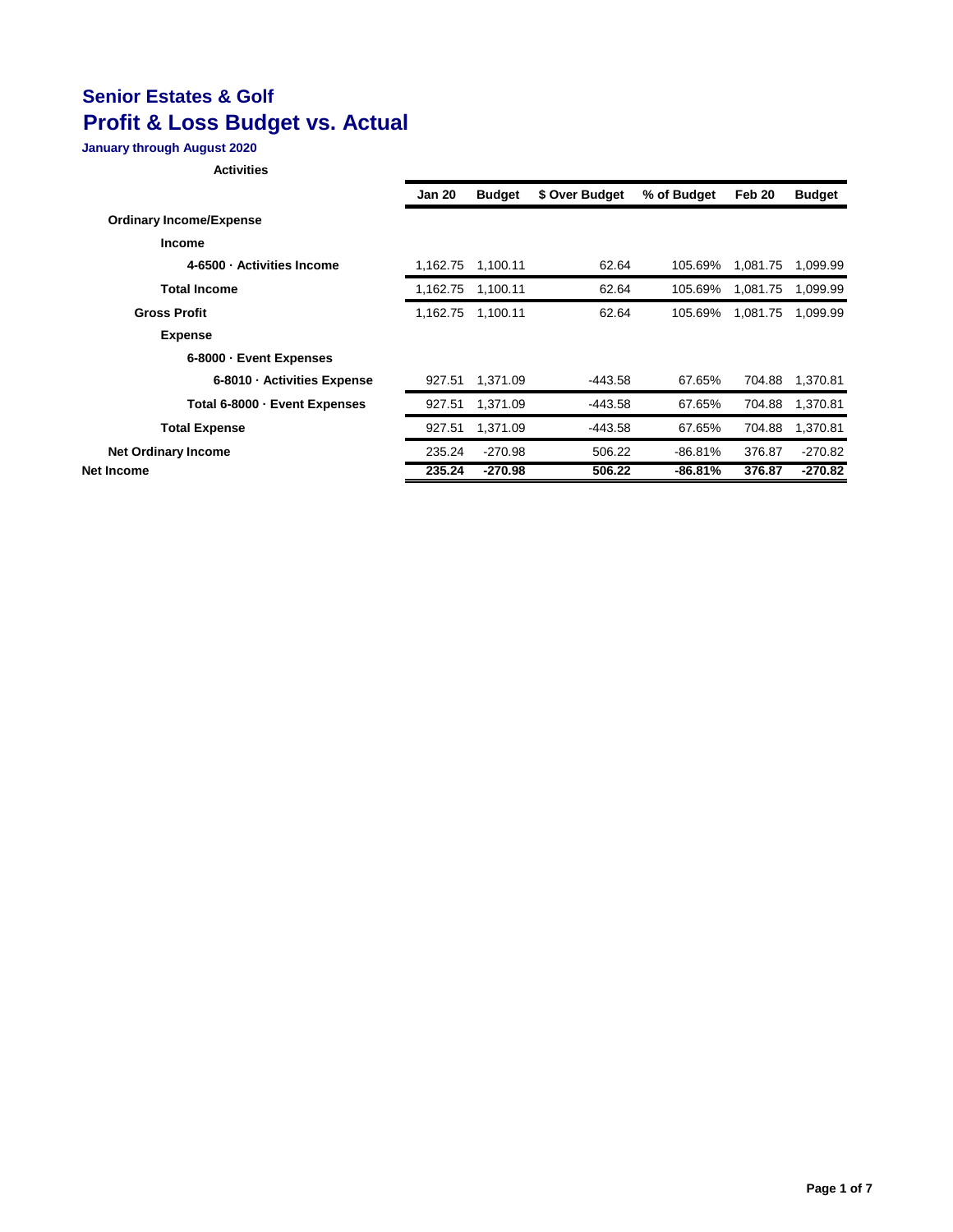### **January through August 2020**

|                                | \$ Over Budget | % of Budget | <b>Mar 20</b> | <b>Budget</b> | \$ Over Budget |
|--------------------------------|----------------|-------------|---------------|---------------|----------------|
| <b>Ordinary Income/Expense</b> |                |             |               |               |                |
| <b>Income</b>                  |                |             |               |               |                |
| 4-6500 · Activities Income     | $-18.24$       | 98.34%      | 10.00         | 1,099.99      | $-1,089.99$    |
| <b>Total Income</b>            | $-18.24$       | 98.34%      | 10.00         | 1,099.99      | $-1,089.99$    |
| <b>Gross Profit</b>            | $-18.24$       | 98.34%      | 10.00         | 1.099.99      | $-1.089.99$    |
| <b>Expense</b>                 |                |             |               |               |                |
| 6-8000 · Event Expenses        |                |             |               |               |                |
| 6-8010 - Activities Expense    | $-665.93$      | 51.42%      | 0.00          | 1.370.81      | $-1,370.81$    |
| Total 6-8000 - Event Expenses  | $-665.93$      | 51.42%      | 0.00          | 1,370.81      | $-1,370.81$    |
| <b>Total Expense</b>           | $-665.93$      | 51.42%      | 0.00          | 1,370.81      | $-1,370.81$    |
| <b>Net Ordinary Income</b>     | 647.69         | $-139.16%$  | 10.00         | $-270.82$     | 280.82         |
| Net Income                     | 647.69         | $-139.16%$  | 10.00         | $-270.82$     | 280.82         |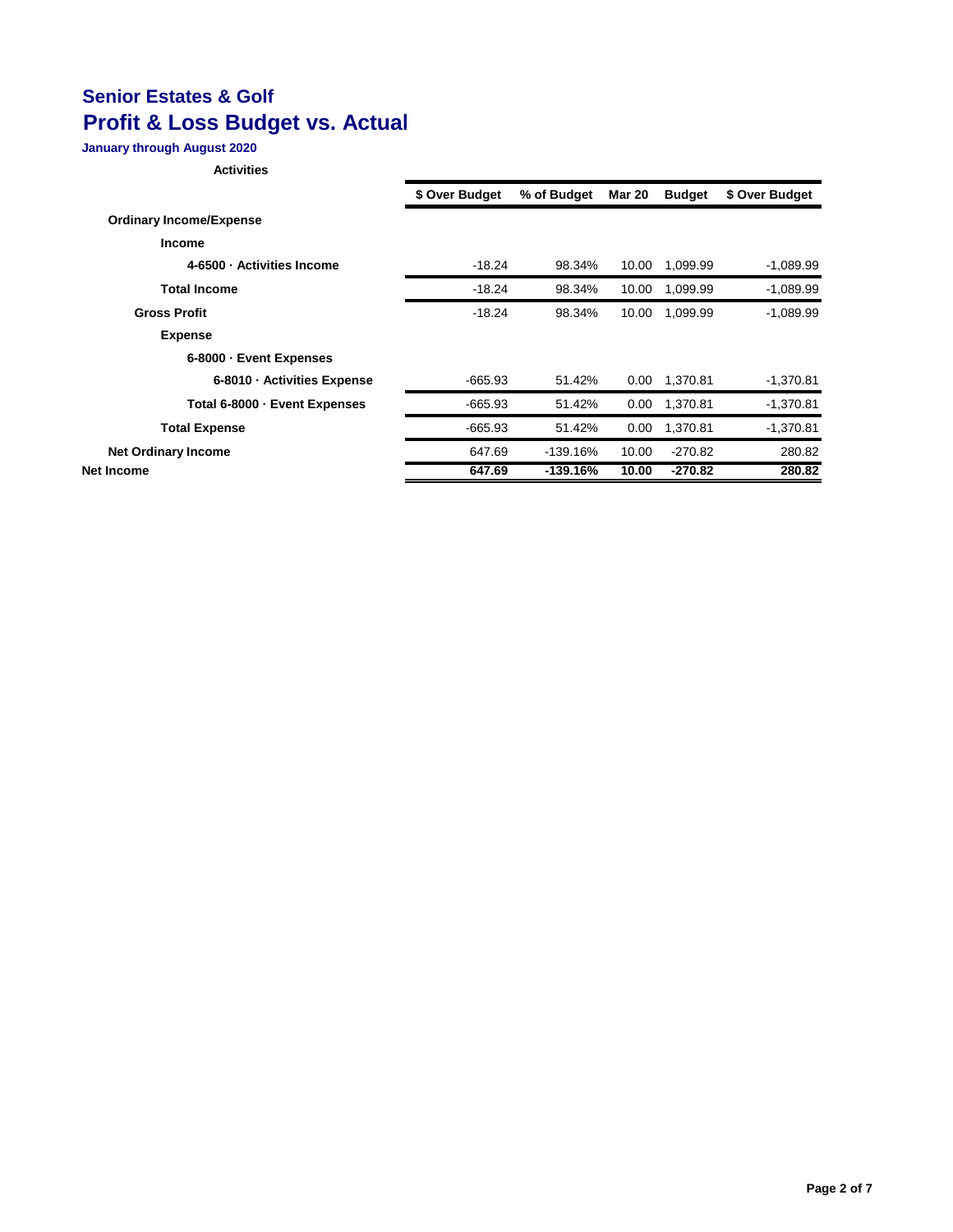### **January through August 2020**

|                                | % of Budget | Apr 20 | <b>Budget</b> | \$ Over Budget | % of Budget | May 20   |
|--------------------------------|-------------|--------|---------------|----------------|-------------|----------|
| <b>Ordinary Income/Expense</b> |             |        |               |                |             |          |
| <b>Income</b>                  |             |        |               |                |             |          |
| 4-6500 · Activities Income     | 0.91%       | 0.00   | 1,099.99      | $-1,099.99$    | $0.0\%$     | 0.00     |
| <b>Total Income</b>            | 0.91%       | 0.00   | 1,099.99      | $-1,099.99$    | $0.0\%$     | 0.00     |
| <b>Gross Profit</b>            | 0.91%       | 0.00   | 1,099.99      | $-1.099.99$    | 0.0%        | 0.00     |
| <b>Expense</b>                 |             |        |               |                |             |          |
| 6-8000 · Event Expenses        |             |        |               |                |             |          |
| 6-8010 - Activities Expense    | $0.0\%$     | 0.00   | 1.370.81      | $-1,370.81$    | $0.0\%$     | 34.99    |
| Total 6-8000 - Event Expenses  | $0.0\%$     | 0.00   | 1,370.81      | $-1,370.81$    | $0.0\%$     | 34.99    |
| <b>Total Expense</b>           | $0.0\%$     | 0.00   | 1,370.81      | $-1,370.81$    | $0.0\%$     | 34.99    |
| <b>Net Ordinary Income</b>     | $-3.69%$    | 0.00   | $-270.82$     | 270.82         | $0.0\%$     | $-34.99$ |
| <b>Net Income</b>              | $-3.69%$    | 0.00   | $-270.82$     | 270.82         | $0.0\%$     | $-34.99$ |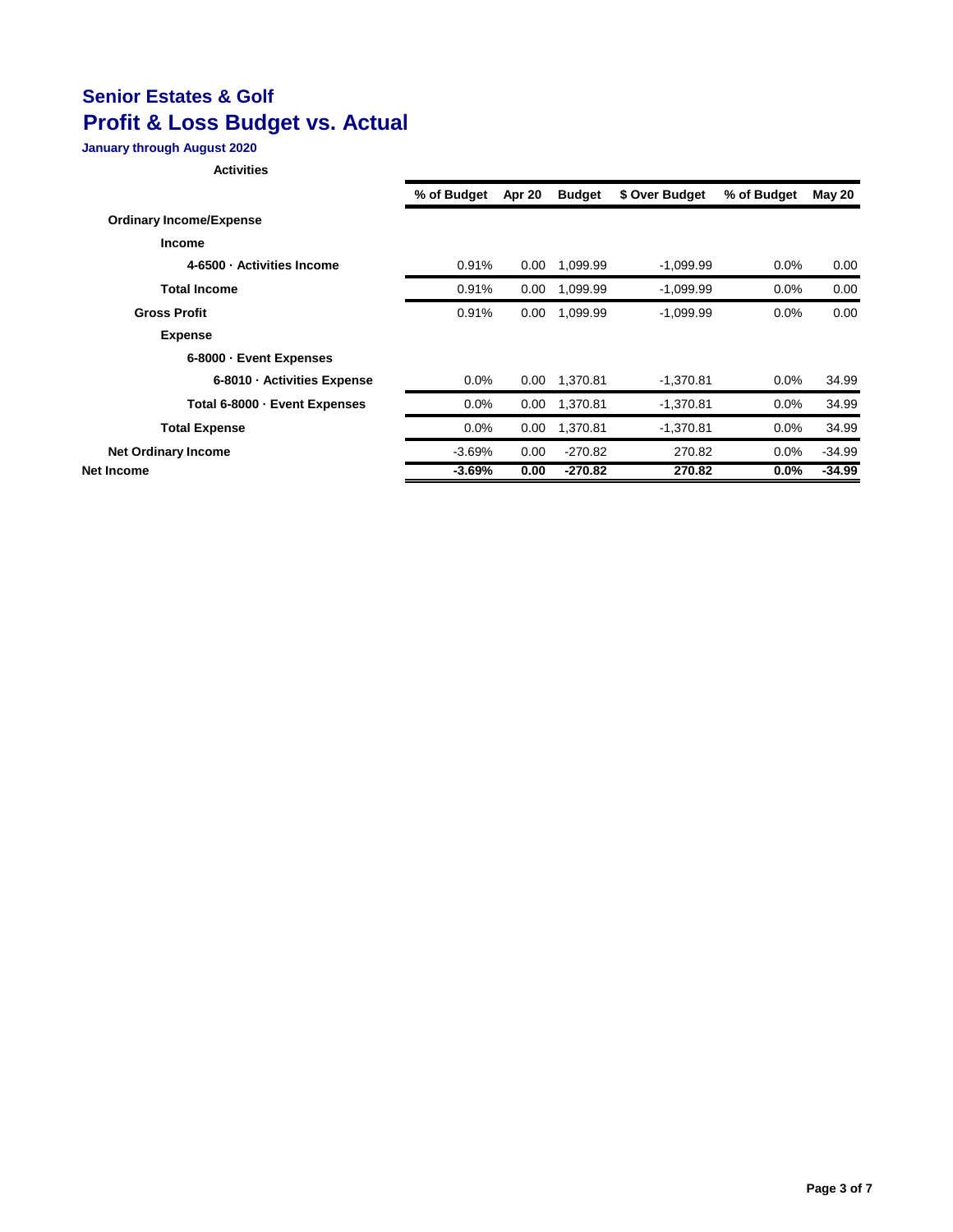### **January through August 2020**

|                                | <b>Budget</b> | \$ Over Budget | % of Budget | <b>Jun 20</b> | <b>Budget</b> |
|--------------------------------|---------------|----------------|-------------|---------------|---------------|
| <b>Ordinary Income/Expense</b> |               |                |             |               |               |
| <b>Income</b>                  |               |                |             |               |               |
| 4-6500 · Activities Income     | 1,099.99      | $-1,099.99$    | 0.0%        | 0.00          | 1,099.99      |
| <b>Total Income</b>            | 1,099.99      | $-1,099.99$    | $0.0\%$     | 0.00          | 1,099.99      |
| <b>Gross Profit</b>            | 1,099.99      | $-1,099.99$    | 0.0%        | 0.00          | 1,099.99      |
| <b>Expense</b>                 |               |                |             |               |               |
| 6-8000 · Event Expenses        |               |                |             |               |               |
| 6-8010 - Activities Expense    | 1,370.81      | $-1,335.82$    | 2.55%       | 609.55        | 1,370.81      |
| Total 6-8000 - Event Expenses  | 1,370.81      | $-1,335.82$    | 2.55%       | 609.55        | 1,370.81      |
| <b>Total Expense</b>           | 1,370.81      | $-1,335.82$    | 2.55%       | 609.55        | 1,370.81      |
| <b>Net Ordinary Income</b>     | $-270.82$     | 235.83         | 12.92%      | $-609.55$     | $-270.82$     |
| Net Income                     | $-270.82$     | 235.83         | 12.92%      | $-609.55$     | $-270.82$     |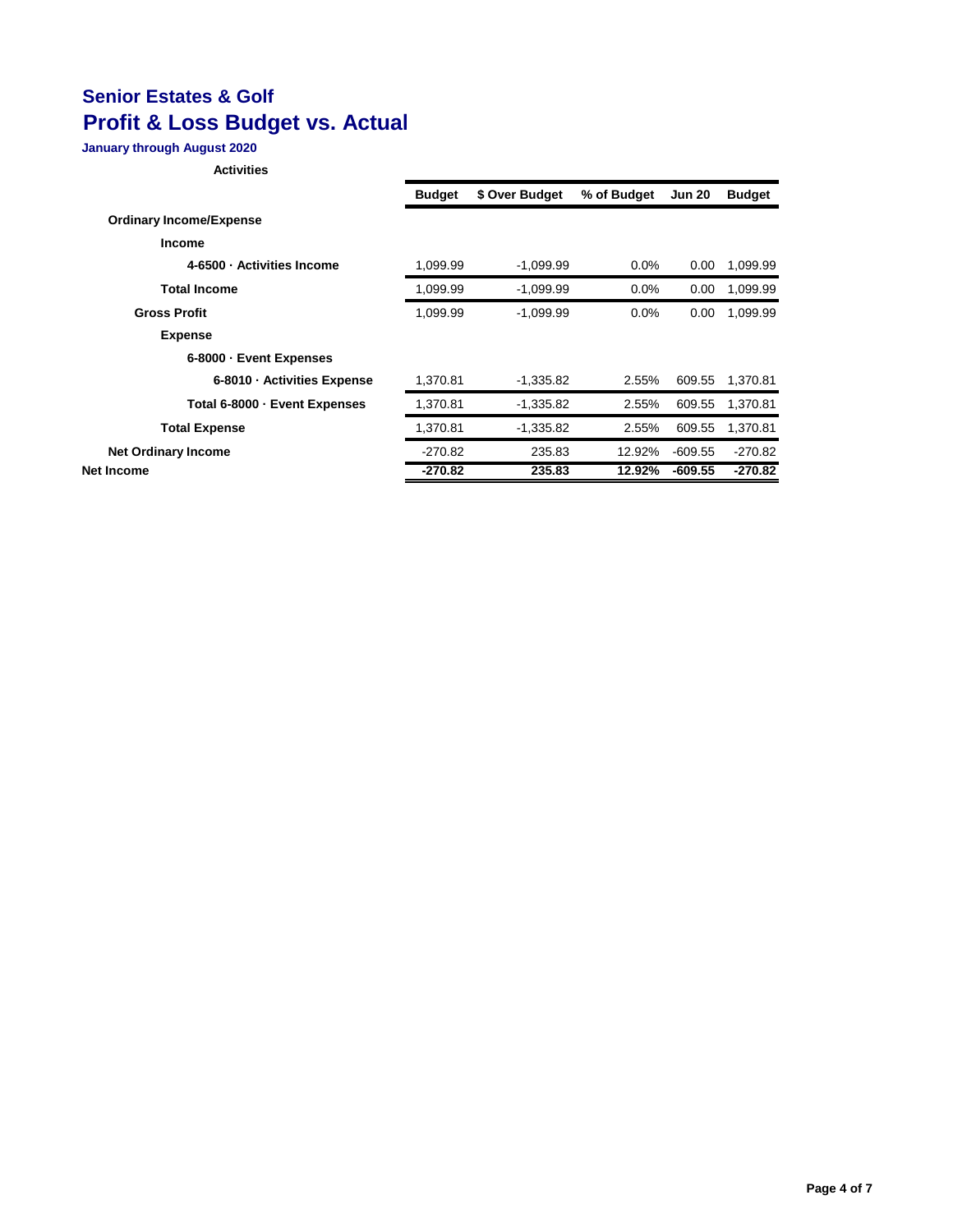### **January through August 2020**

|                                | \$ Over Budget | % of Budget | <b>Jul 20</b> | <b>Budget</b> | \$ Over Budget |
|--------------------------------|----------------|-------------|---------------|---------------|----------------|
| <b>Ordinary Income/Expense</b> |                |             |               |               |                |
| <b>Income</b>                  |                |             |               |               |                |
| 4-6500 - Activities Income     | $-1,099.99$    | $0.0\%$     | 900.00        | 1,099.99      | $-199.99$      |
| <b>Total Income</b>            | $-1,099.99$    | $0.0\%$     | 900.00        | 1.099.99      | $-199.99$      |
| <b>Gross Profit</b>            | $-1,099.99$    | $0.0\%$     | 900.00        | 1.099.99      | $-199.99$      |
| <b>Expense</b>                 |                |             |               |               |                |
| 6-8000 · Event Expenses        |                |             |               |               |                |
| 6-8010 - Activities Expense    | $-761.26$      | 44.47%      | 650.00        | 1.370.81      | $-720.81$      |
| Total 6-8000 - Event Expenses  | $-761.26$      | 44.47%      | 650.00        | 1,370.81      | $-720.81$      |
| <b>Total Expense</b>           | -761.26        | 44.47%      | 650.00        | 1.370.81      | $-720.81$      |
| <b>Net Ordinary Income</b>     | $-338.73$      | 225.08%     | 250.00        | $-270.82$     | 520.82         |
| Net Income                     | $-338.73$      | 225.08%     | 250.00        | $-270.82$     | 520.82         |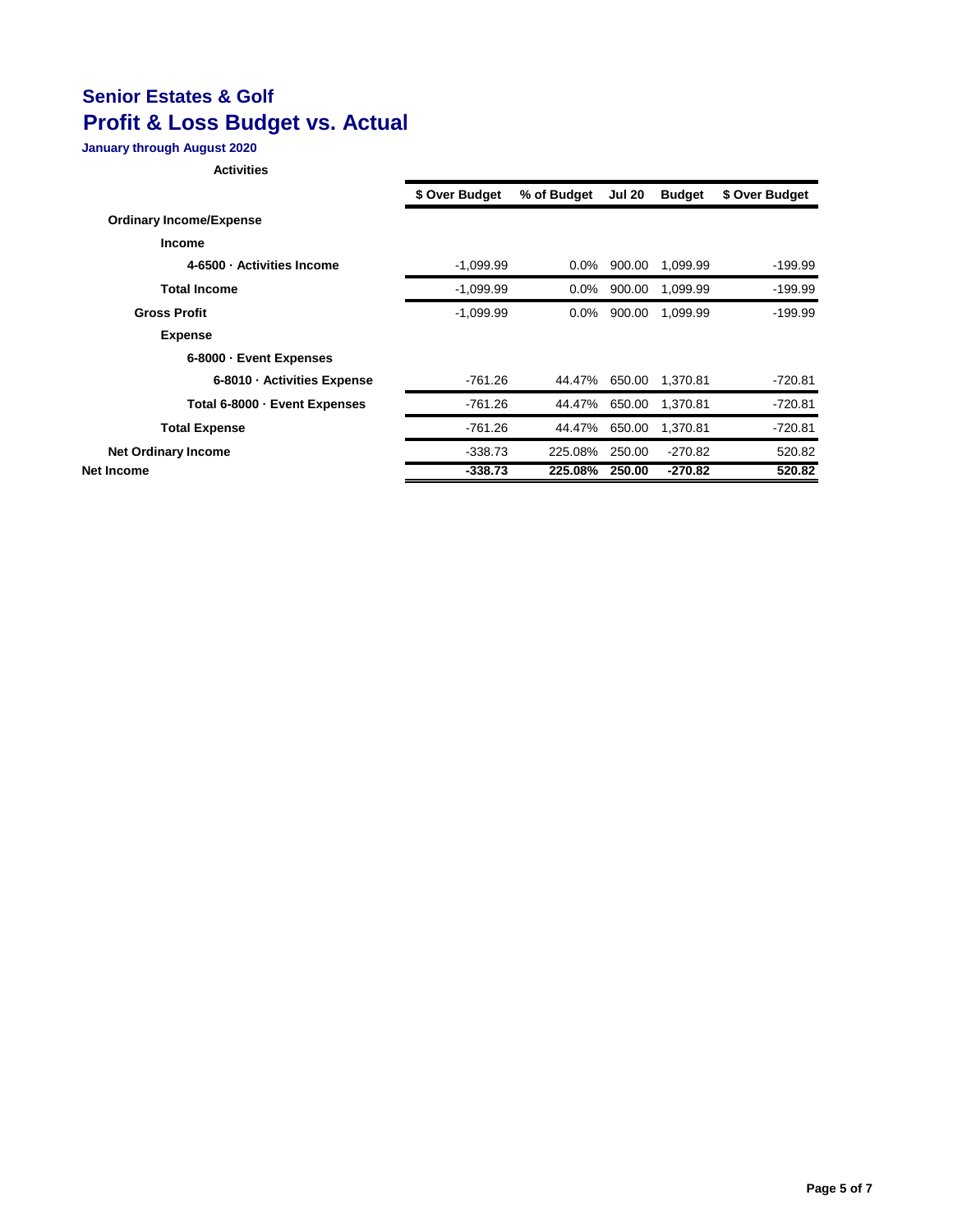### **January through August 2020**

|                                | % of Budget | Aug 20   | <b>Budget</b> | \$ Over Budget | % of Budget |
|--------------------------------|-------------|----------|---------------|----------------|-------------|
| <b>Ordinary Income/Expense</b> |             |          |               |                |             |
| <b>Income</b>                  |             |          |               |                |             |
| 4-6500 · Activities Income     | 81.82%      | 0.00     | 1,099.99      | $-1,099.99$    | $0.0\%$     |
| <b>Total Income</b>            | 81.82%      | 0.00     | 1.099.99      | $-1.099.99$    | 0.0%        |
| <b>Gross Profit</b>            | 81.82%      | 0.00     | 1,099.99      | $-1,099.99$    | 0.0%        |
| <b>Expense</b>                 |             |          |               |                |             |
| 6-8000 · Event Expenses        |             |          |               |                |             |
| 6-8010 - Activities Expense    | 47.42%      | 26.34    | 1,370.81      | $-1,344.47$    | 1.92%       |
| Total 6-8000 - Event Expenses  | 47.42%      | 26.34    | 1,370.81      | $-1,344.47$    | 1.92%       |
| <b>Total Expense</b>           | 47.42%      | 26.34    | 1.370.81      | $-1,344.47$    | 1.92%       |
| <b>Net Ordinary Income</b>     | $-92.31%$   | $-26.34$ | $-270.82$     | 244.48         | 9.73%       |
| Net Income                     | $-92.31%$   | $-26.34$ | $-270.82$     | 244.48         | 9.73%       |